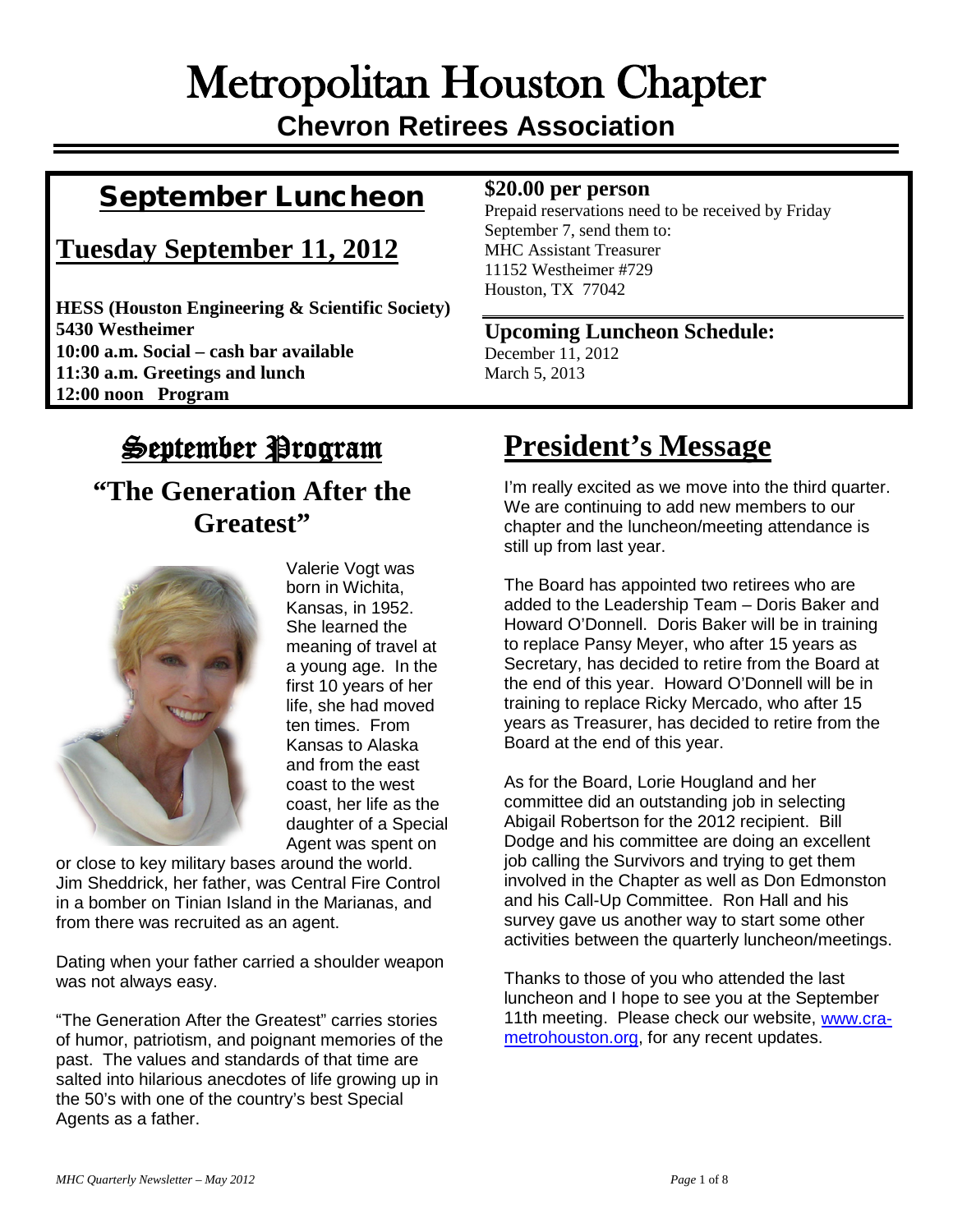# 2012 Scholarship Winner

The 2012 MHC Scholarship of \$2,000 was awarded at the June 12th luncheon to Abigail Robertson, an outstanding young woman and academic scholar from among a field of some very strong candidates. Abigail



graduated from St. Thomas Aquinas High School in Louisville, Ohio and will be attending Walsh University in N. Canton, Ohio this coming fall. Abigail plans to pursue an undergraduate degree with a double major in biochemistry and education. Eventually, she plans to earn her master's degree in education with the ultimate goal of teaching middle school students in science and math.

Abigail graduated first in her class with a perfect GPA (all A's) and included in her curriculum were 11 honors/AP classes. Abigail received Student of the Year awards in various subjects and was a member several Honorary Societies. She was involved in a variety of student organizations and her school's track team along with contributing to her church and community through volunteerism. A personal reference that was provided to the scholarship committee about Abigail speaks volume about her:

"Abby has overcome great adversity and continues to be a caring, wonderful young woman. With the death of her mother, Abby has become nurturer and caregiver to her 6 younger siblings. She is an extraordinary young woman whose devotion to her family is supreme. Abby has chosen to be positive in her outlooks on life, being a role model for her siblings. "

Due to the great distance to travel from Ohio to Houston, Abigail's great uncle, Jim Robertson, accepted her scholarship award on her behalf.

**Don't miss out on the possibility of a free lunch!! Read the entire newsletter**.

## **Last Meeting Highlights**

Our favorite story teller, Bob Scott, was out of commission because of a bum knee. But Bob provided a good joke and a story about Houston oilman "Silver Dollar" Jim West. Frank Coe drew the short straw to present Bob's material. Check out the video on our website, [www.cra-metrohouston.org.](http://www.cra-metrohouston.org/)

## *Candice Twyman Executive Director BBB Education Foundation*



Candice gave a presentation on the current state of identity theft scams.

One good tip was to never carry your Medicare card unless you are going to the doctor. An identity thief needs three basic pieces of personal data to steal

your identity: (1) your full name, (2) your driver license number, and (3) your Social Security Number. You always carry your driver license with you. Why easily provide the third by carrying your Medicare card with your SSN on it?

Another sound piece of advice dealt with providing sensitive information over the Internet or the phone. Never do so unless you initiate the contact. Don't respond to unsolicited emails or phone calls! Make sure you make contact through an access point known to be good.

A video of Candice' presentation can also be found on our website, [www.cra-metrohouston.org](http://www.cra-metrohouston.org/) and click on the Meetings tab.

### **West Houston Assistance Ministries** *"A Door of Hope"*

Please bring non perishable food and paper products to the meeting for this very worthy community service.

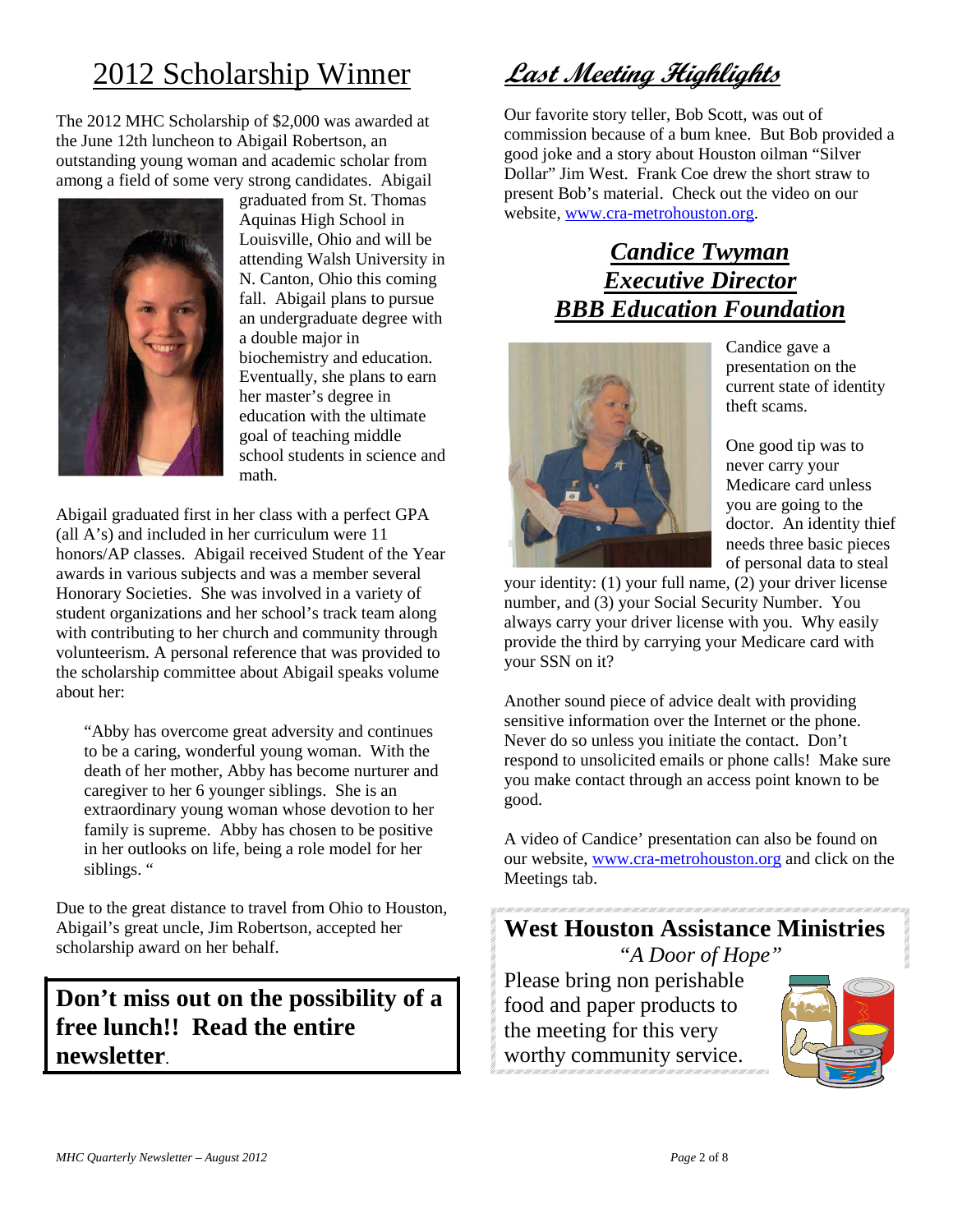#### **Jim Robertson Receives a 2012 Mayor's Volunteer Houston Award**



Houston Mayor Annise Parker honored 14 volunteers for exceptional public service at the 2012 Mayor's Volunteer Houston Awards ceremony on May 10, 2012. Among the 14 award recipients was Jim Robertson, Chevron retiree, for his environmental & wildlife preservation volunteer work for the Cypress Creek Greenway Project as part of Cypress Creek Flood Coalition. Dr. Robertson has been a keen environmental champion, serving as chairman of the Cypress Creek Greenway Project. He helped envision a multifaceted approach to improving the Cypress Creek watershed, making it an environmental asset for area residents and users of the Creek, while mitigating the potential for flooding. Like most projects involving watersheds, the benefits of his contributions ultimately reach far beyond the northwest part of town where he lives.

The vision for the Cypress Creek Greenway is to create a continuous linear greenbelt along Cypress Creek and Little Cypress Creek, stretching from west of US 290 to the east where it connects with Spring Creek Greenway. A part of the vision is to use the Greenway to connect a series of existing and future anchor parks and to develop a trail system along the entire length of the Greenway that would link other trails in the Greenway parks and local communities. For more information, please go online to: [http://www.ccfcc.org.](http://www.ccfcc.org/)

#### **Free Lunch Program Enhancements**

The MHC Board recently approved the continued observance of the MHC Free Lunch Program, adopting new features to further encourage members to take advantage of the program. This program was initially adopted several years ago to encourage our members to invite non-member Chevron and Gulf retirees residing in the metropolitan Houston area to attend MHC luncheons and hopefully become members.

Under this program, a member who is accompanied by an invited non-member retiree to a MHC luncheon has been offered a MHC Free Lunch Certificate, which is then filled out by the member and validated by a MHC officer or Board member. Upon presenting the validated certificate at a future luncheon, that member is provided a free lunch at that luncheon.

To further promote this program, members are now being encouraged to invite not only non-member retirees but also non-member surviving spouses of Chevron or Gulf retirees who may live in the same geographic zip code of the member. To assist in transportation to luncheons, carpooling is also being encouraged where possible.

Moreover, participating members will now be allowed to use their certificates at any future MHC luncheon attended within the following 12 month period after receipt – previously restricted to the next luncheon after receipt. Members will be limited however to receiving one certificate per luncheon regardless of the number of non-member Chevron and/or Gulf retirees or surviving spouses that member invites to a particular luncheon.

Contact information on non-member retirees and/or surviving spouses residing in the metropolitan Houston area can be obtained from either George Triebel or Bill Dodge who can be reached either by email correspondence or their home phone as shown in the online MHC Directory or hard-copy MHC Membership Directory.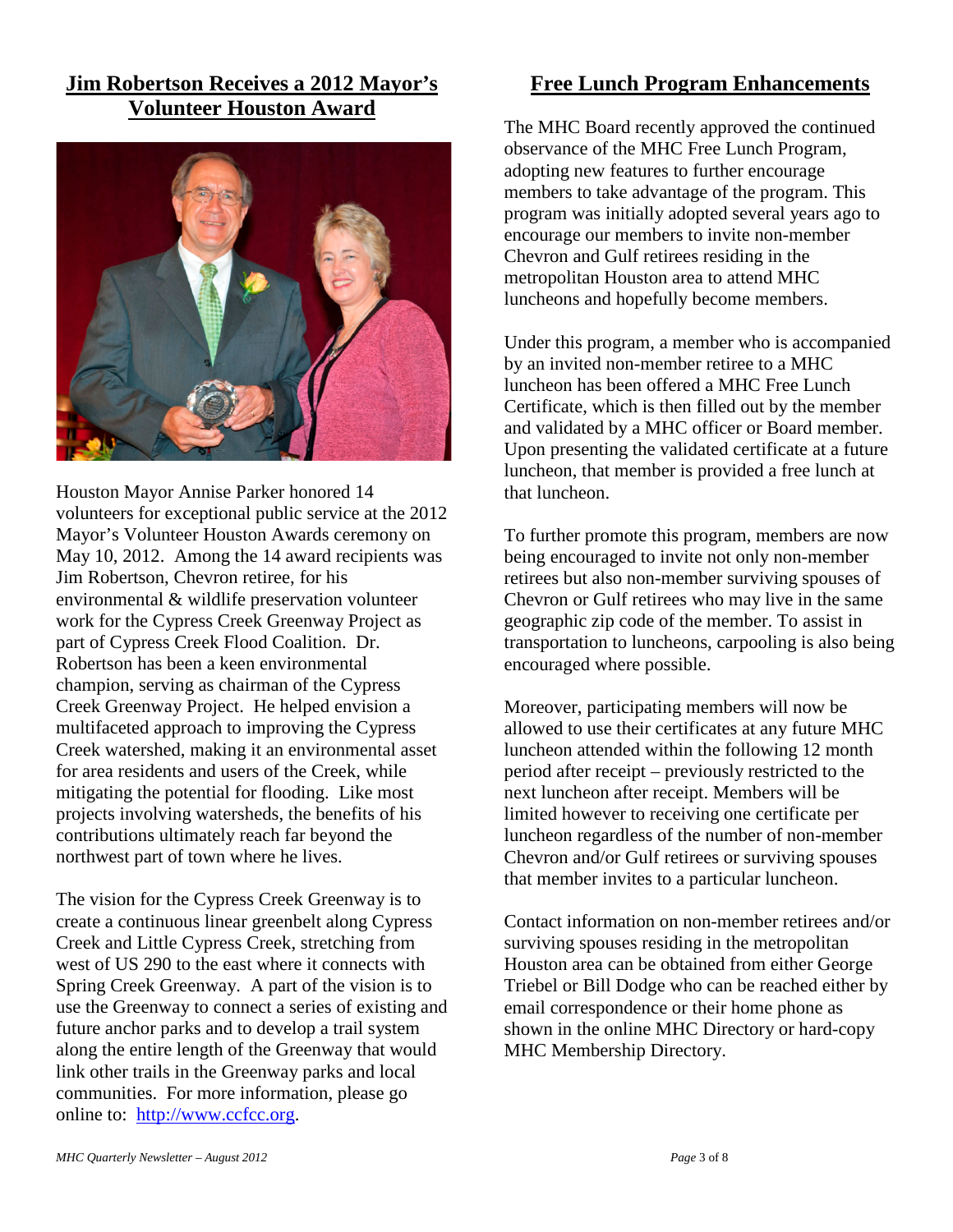#### IN MEMORIAM



We regret to report the loss of some of our friends:

| Loren Anderson                                   | 04/26/2012 | Gulf    |
|--------------------------------------------------|------------|---------|
| Donald Joseph Aucoin                             | 05/11/2012 | Texaco  |
| George Byron Autrey                              | 04/30/2012 | Texaco  |
| <b>Chester Darrington Barron</b>                 | 02/22/2012 | Chevron |
| Thomas Bickham, Sr.                              | 05/31/2012 | Gulf    |
| <b>Frances David Clark</b>                       | 07/12/2012 | Gulf    |
| Elver D. C. Cox                                  | 07/18/2012 | Texaco  |
| <b>Edward Dejean</b>                             | 04/2012    | Gulf    |
| Paul Leighton Donoho                             | 06/10/2012 | Gulf    |
| Jo Lynn Smith Gerhardt<br>Spouse of Jim Gerhardt | 07/10/2012 | Gulf    |
| Richard H. Graves                                | 06/12/2012 | Texaco  |
| James David Herold, Sr.                          | 04/25/2012 | Gulf    |
| Wanda Hefley                                     | 12/2011    | Gulf    |
| John Henry Jones                                 | 07/05/2012 | Gulf    |
| Howard Andrew Kirsch, Sr.                        | 07/07/2012 | Texaco  |
| <b>James Edward Knizner</b>                      | 04/30/2012 | Gulf    |
| Donny Ray Nolan                                  | 06/14/2012 | Texaco  |
| Daniel O'Connell, Jr.                            | 05/01/2012 | Texaco  |
| Nora Potter                                      | 06/11/2012 | Chevron |
| Norman Walter Ray                                | 04/28/2012 | Chevron |
| Alline Marie Rizzo                               | 04/26/2012 | Gulf    |
| <b>Bobby G Roberts</b>                           | 04/25/2012 | Gulf    |
| <b>Kenneth Ronald Roberts</b>                    | 05/16/2012 | Texaco  |
| <b>Emmett Sanders</b>                            | 06/21/2012 | Texaco  |
| <b>Walter Ransom Siler</b>                       | 05/09/2012 | Chevron |
| William Lloyd Skaggs, Sr.                        | 04/04/2012 | Gulf    |
| Joline Stell                                     | 01/22/2012 | Gulf    |
| Jon Gwain Thorne                                 | 05/09/2012 | Texaco  |
| Antonina Vogel<br>Spouse of Raymond Vogel        | 05/10/2012 | Gulf    |
| Lester O. Wall                                   | 07/08/2012 | Chevron |
| Adelaide G. Wennesheimer                         | 07/08/2012 | Gulf    |
| John D Wetuski                                   | 07/06/2012 | Gulf    |

We extend our deepest sympathy to the families of these individuals

Please help us keep this section up to date. Many of our retiree families do not put an obituary in the Houston Chronicle. When you learn of the death of a retiree, please pass that information to Pansy Meyer at 713-729-1644.

## *Seen at the Last Luncheon*

We thought you might be interested in who is attending our luncheons. An informal list of attendees at the June  $12<sup>th</sup>$ luncheon is below. If you haven't seen some of these folks in a long time, come to the September  $11<sup>th</sup>$  luncheon. You'll likely see them there!.

Bill Alvarez Howard Kessel Doris Baker Clo Ladner W. Jay Barth Mildred Lynn Esther Bender Ricky Mercado Ron Bernard **Pansy Meyer**<br>Jim Blankenship Joe Modlich Jim Blankenship Joe Modlich Betty Blankenship Sam Bounds Rob Rieansnider Athalee Caldwell **Jim Robertson** Ramon Cantu Pete Rowland Frank Coe Jim Ryan Dorothy Jean Curby Wayland Savre Bill Dodge Sharon Sibert<br>Don Edmonston Charles Spech Gail Edmonston Elizabeth Spooner Lorraine Ewan **Betty Staplefeldt** Glenn Ewan Marie Stewart Buford Foster James Stokes Jim Gerhardt George Treibel Dorothy Greenwood Louise Trotter Charlie Hancock Candy Twyman Lorie Hougland Clint Weber Mark Indihar Sandra Weber

Roger Cutler **Damian Schumacher**<br>
Bill Dodge **Damian Scharon Sibert Charles Specht** 

## **\*\*ONLINE DIRECTORY\*\***

**Our membership directory, with all the latest changes, is now online at our website, [www.cra-metrohouston.org.](http://www.cra-metrohouston.org/) You will need to follow a one-time process to establish a userID and password to access this members-only content. Visit the website and click on the "Directory" tab to start the process.** 

**\*\*New Feature\*\* You can now search by Zip Code to help find members that live in your neighborhood. How useful is that in establishing carpools to attend the luncheon!!**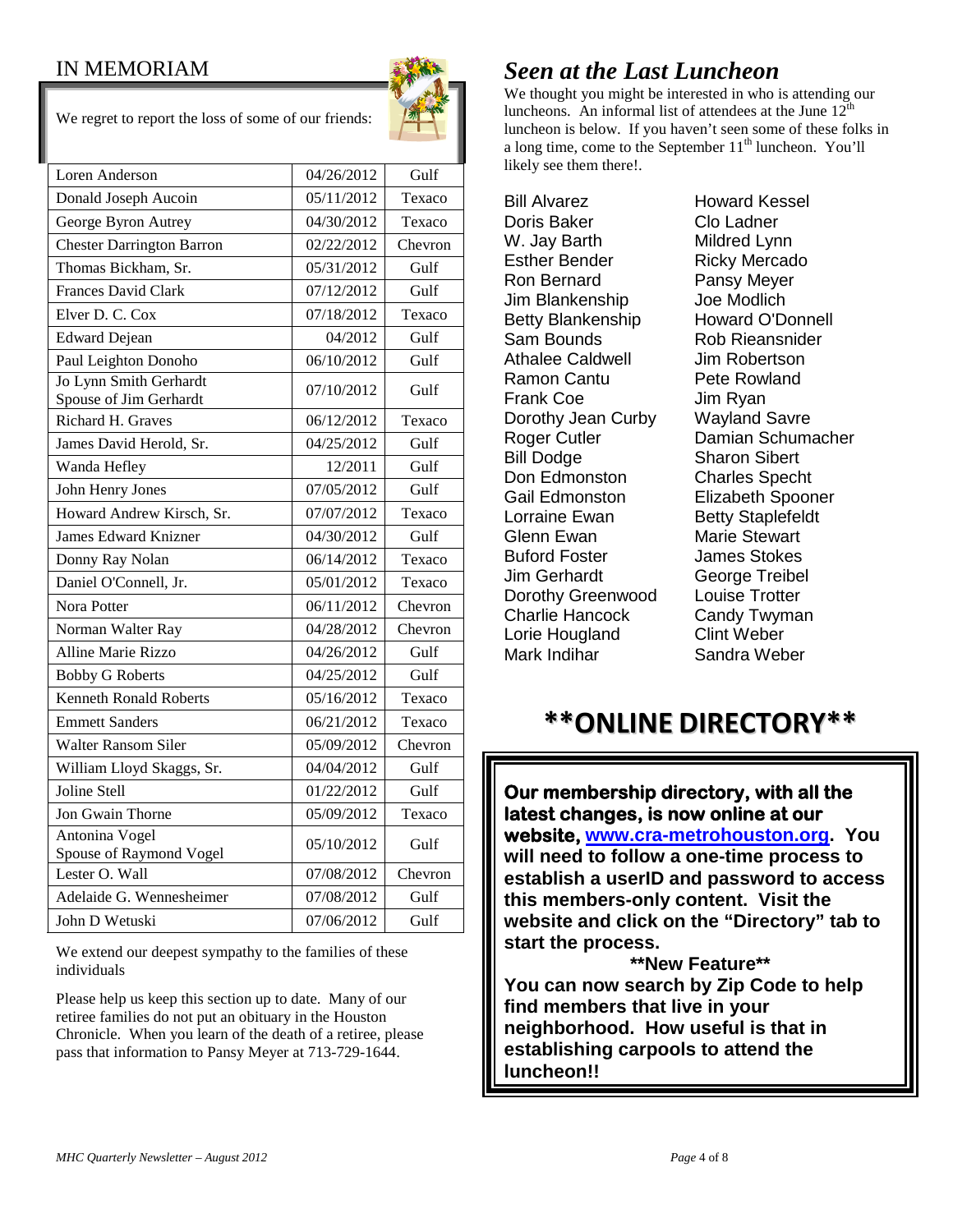# Door Prize Winners



















Howard O'Donnell **Pansy Meyer** Ron Bernard













**Many of our door prizes are Gulf/Chevron memorabilia donated by our members. We would like to acknowledge recent contributions from members Ed Schott and Robert E. Bernat. If you have some items you would like to contribute, please contact Ron Hall, our Door Prize Coordinator at (281) 344-0229 or ronald.c.hall@ml.com.**